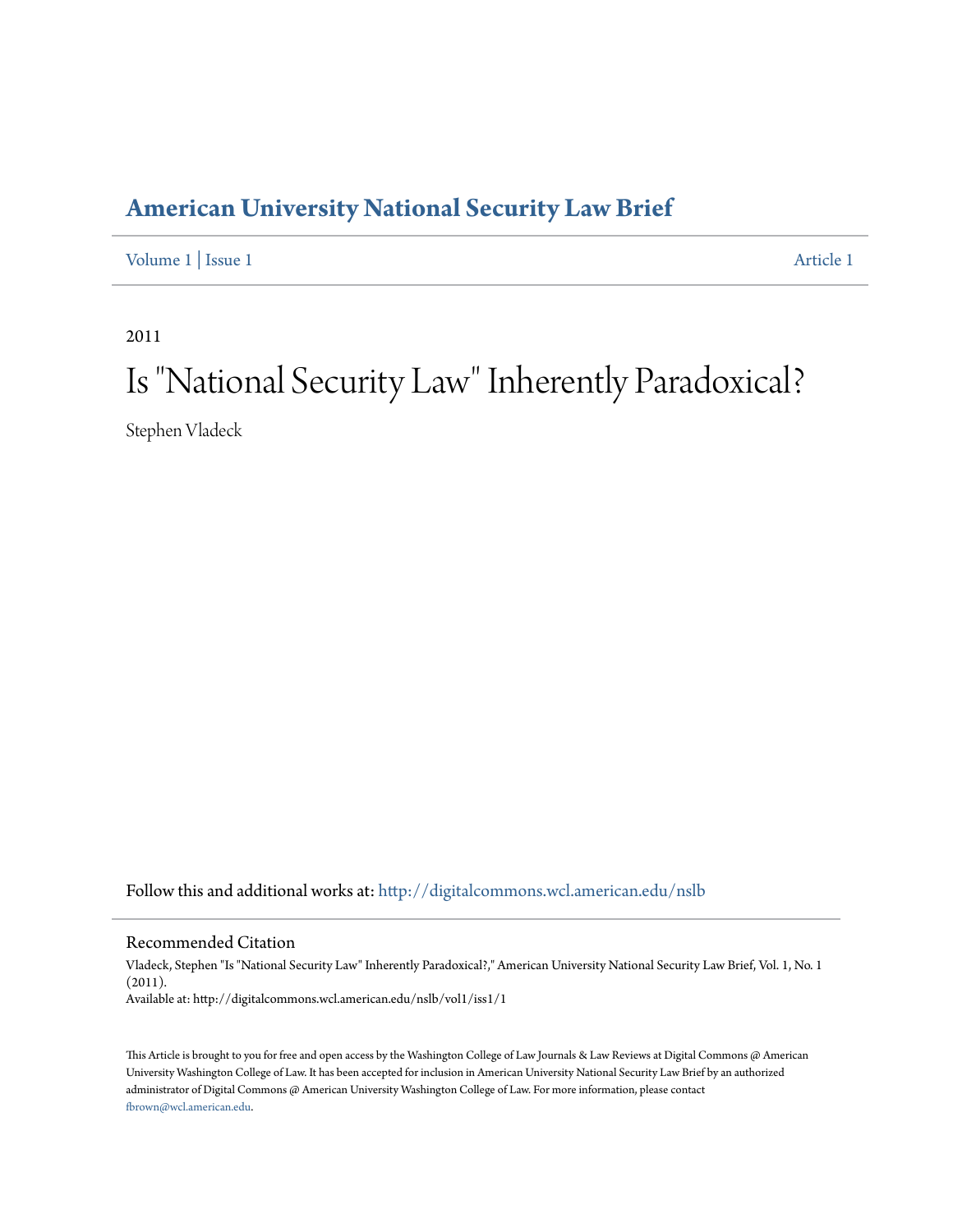## **IS "NATIONAL SECURITY LAW" INHERENTLY PARADOXICAL?**

## **STEPHEN I. VLADECK \***

I'm perhaps the last person who should be asking the question at the heart of this essay whether "national security law" really deserves to be its own independent field of study, and, in that vein, an appropriate subject for field-specific publications such as this one. I offer this caveat at the outset not just because it is perhaps a bit unbecoming on my part to use the pages of a publication to question the entire project to which that publication is dedicated, but because it is also potentially hypocritical on a more personal—or at least professional—level. After all, I am a national security law professor who was hired at least largely as such; I am currently the Chair of the Association of American Law Schools' Section on National Security Law; and I am a senior editor of the *Journal of National Security Law and Policy*.<sup>1</sup> Put simply, without "national security law," I might well be unemployed.<sup>2</sup>

Nevertheless, the more time that I spend thinking about, writing, and teaching "national security law," the less I understand what "it" is as a unified whole—and the less comfortable I am with what it has increasingly become. To be sure, there are classical topics that were already understood to be part of the national security law "canon" long before September 11. Thus, the few pre-9/11 casebooks in the field<sup>3</sup> devoted long chapters and detailed discussion to the constitutional allocation of war powers, the international law pertaining to the use of force, the statutory and constitutional authorities pertaining to the domestic use of the military, the internal law actually *governing* the military, the practical and legal background to intelligence operations and intelligence gathering (and

Professor of Law, American University Washington College of Law.

<sup>1</sup> The *Journal* is a peer-reviewed publication published under the joint sponsorship of the University of the Pacific McGeorge School of Law and the Institute for National Security and Counterterrorism at Syracuse University.

<sup>2</sup> To be fair, my own teaching and research interests sweep well beyond national security law. But I suspect that there are a not-insignificant number of junior law professors who were hired largely to teach national security law, whether or not that was an element of their ideal course package.

<sup>3</sup> *See, e.g.,* STEPHEN DYCUS ET AL., NATIONAL SECURITY LAW (1990);

THOMAS M. FRANCK & MICHAEL J. GLENNON, FOREIGN RELATIONS AND NATIONAL SECURITY LAW (1987); JOHN NORTON MOORE ET AL., NATIONAL SECURITY LAW (1990); STEPHEN DYCUS ET AL., NATIONAL SECURITY LAW (1990).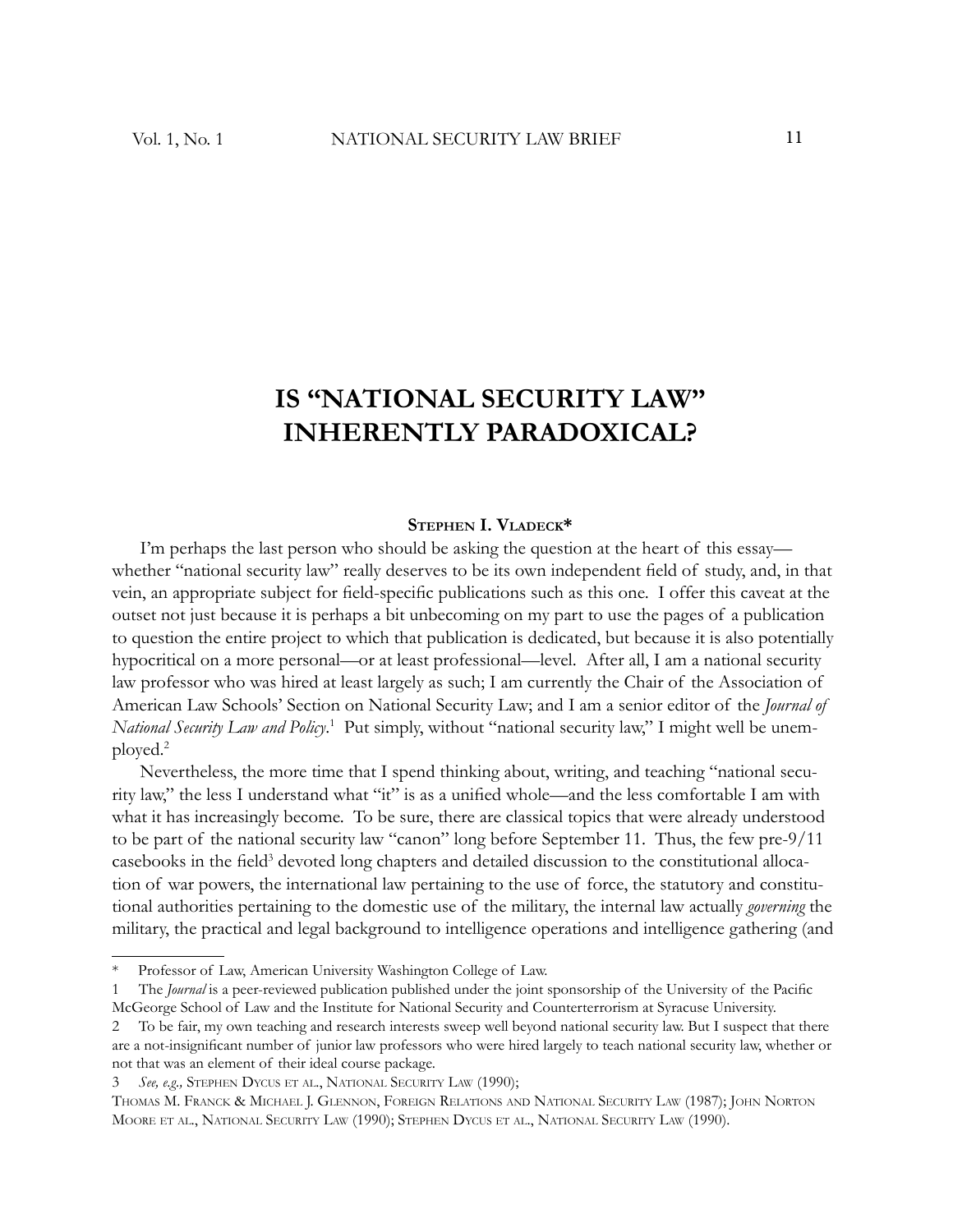congressional oversight thereof), mechanisms for preserving governmental secrecy and the protection of classified information, and similar matters.<sup>4</sup> In theory, these areas were easily understood to constitute the separate subject of "national security law" at least largely because they *didn't* comfortably fit either together or within any other preexisting topics,<sup>5</sup> even if many of the particular sets of legal issues seemed little more than unrelated historical curiosities or entirely academic subjects of debate.<sup>6</sup> Going forward, there is little reason to think these topics are any less central to the field of national security law, or any less deserving of our focus than they were a decade ago.

From a pedagogical and curricular perspective, though, the aftermath of September 11 has dramatically reoriented the field, so much so that authors of one of the leading casebooks on national security law<sup>7</sup> have gone so far as to extract from later editions an entirely separate casebook on "Counterterrorism Law."<sup>8</sup> To similar effect, new casebooks have emerged in recent years on "Terrorism and the Law," "Legal Responses to Terrorism,"<sup>10</sup> "Antiterrorism and Criminal Enforcement,"<sup>11</sup> "Law and Bioterrorism,"<sup>12</sup> and "Global Perspectives on Counterterrorism,"<sup>13</sup> among numerous others. Indeed, many of these books are now into their second and third post-September 11 editions—as their authors confront the inherent difficulty of trying to cover a field in which foundational or paradigm-shifting developments seem to take place almost every day.<sup>14</sup>

These are merely discrete data points, of course, and to conclude that there is a greater volume of topics to discuss in national security law is not to say anything about the shifting content of the field. But if nothing else, it does appear to be beyond question that the government's authority to respond to the various threats posed by transnational terrorism is likely to become a permanent (if not dominant) fixture of almost any national security law curriculum going forward, even though we have never had a serious conversation about the normative desirability or the pedagogical consequences of such a shift.

And yet, it is worth stopping to point out that there is an important qualitative difference between what we used to understand "national security law" to encompass and what it necessarily encompasses today, in what we might come to call the age of counterterrorism. Rather than just an

<sup>4</sup> Indeed, the volume by John Norton Moore and his coauthors is perhaps better described as an anthology of these issues than a casebook.

<sup>5</sup> *See generally* Stephen Dycus, *The Law Teacher as Peacemaker: National Security in the Classroom*, 55 J. LEGAL EDUC. 42, 43 (2005) (noting that the author's first casebook on the subject contained aspects of constitutional law, administrative law, procedure, and history).

<sup>6</sup> *See, e.g.*, Scott L. Silliman, *Teaching National Security Law*, 1 J. NAT'L SEC. L. & POL'Y 161, 163 (2005) (citing the use of the political question doctrine and the War Powers Resolution during the Vietnam Conflict as historical examples of national security law).

<sup>7</sup> *See* STEPHEN DYCUS ET AL., NATIONAL SECURITY LAW (4th ed. 2007).

<sup>8</sup> STEPHEN DYCUS ET AL., COUNTERTERRORISM LAW (2007).

<sup>9</sup> GREGORY E. MAGGS, TERRORISM AND THE LAW: CASES AND MATERIALS (2005).

<sup>10</sup> WAYNE MCCORMACK, LEGAL RESPONSES TO TERRORISM (2d ed. 2008).

<sup>11</sup> NORMAN ABRAMS, ANTI-TERRORISM AND CRIMINAL ENFORCEMENT (3d ed. 2008).

<sup>12</sup> VICTORIA SUTTON, LAW AND BIOTERRORISM (2003).

<sup>13</sup> AMOS N. GUIORA, GLOBAL PERSPECTIVES ON COUNTERTERRORISM (2007).

<sup>14</sup> *See, e.g.*, ABRAMS, *supra* note 10, at 2 (describing the rapid pace of change in the field).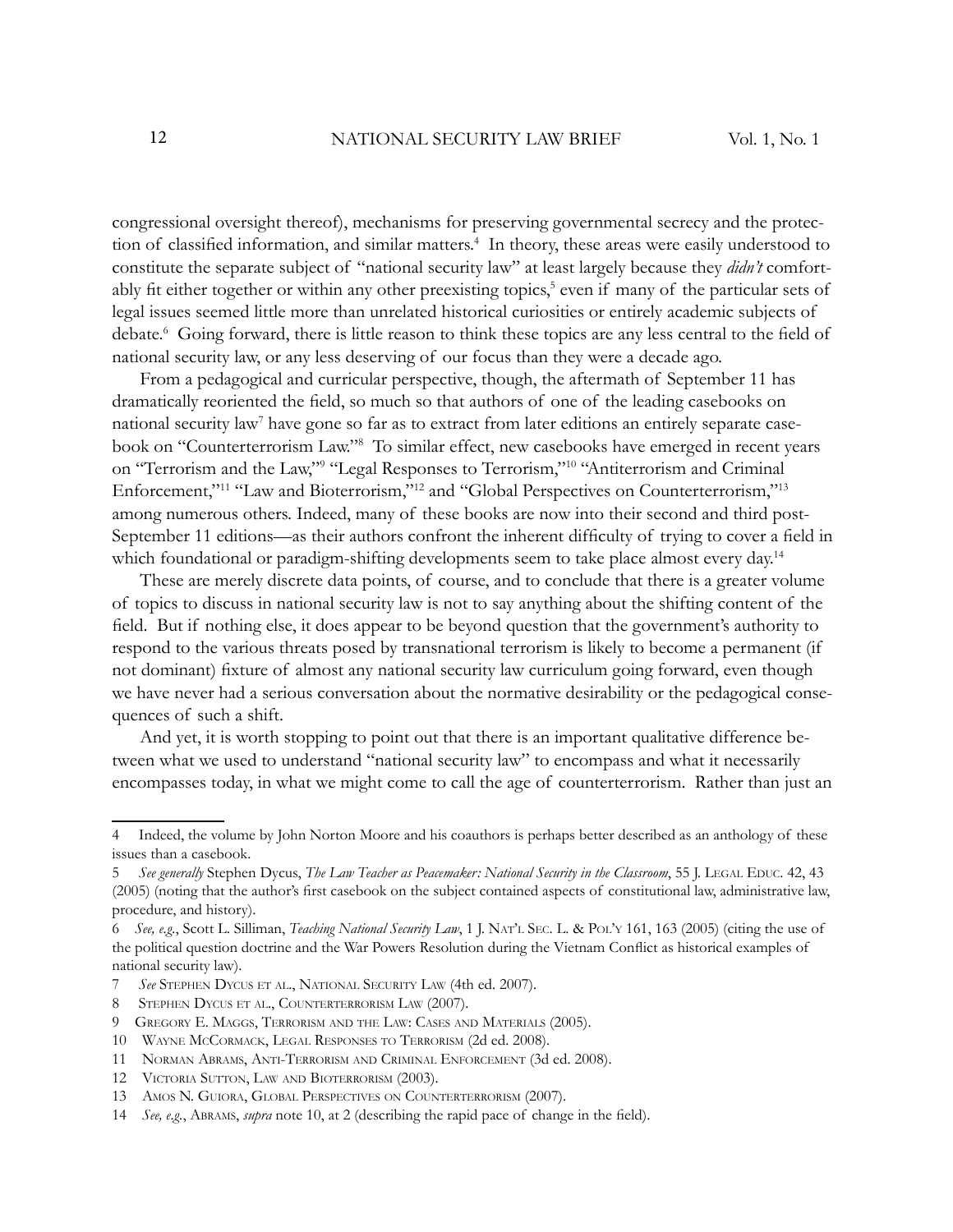amalgamation of *sui generis* bodies of law dealing with discrete and usually war-related topics, national security law today is increasingly about the extent to which entirely ordinary substantive doctrines may or may not necessitate extraordinary exceptions based upon "national security" considerations.

Put differently, there is now a robust Fourth Amendment jurisprudence of national security.<sup>15</sup> There is a less-robust but clearly emerging Fifth Amendment jurisprudence of national security.<sup>16</sup> There may even be a growing *Sixth* Amendment jurisprudence of national security,<sup>17</sup> at least to the extent that amorphous "national security" considerations have begun to surface in certain types of Confrontation Clause analysis. 18 More generally, a long list of scholars, commentators, and even former jurists have endorsed calls for a "national security *court*"—an entirely separate judicial tribunal for certain kinds of national security-related lawsuits.<sup>19</sup> And even remedial doctrines that were never understood by reference to "national security" have increasingly been construed to exclude certain categories of "national security" cases from their sweep.<sup>20</sup>

In short, national security law is increasingly part of the fabric of far more conventional courses and doctrines—it is one part criminal procedure, one part evidence, one part substantive criminal law, one part constitutional law, and even one part administrative law. And the reverse is just as true: criminal procedure today is partly national security law. Evidence today is partly national security law. And so on. Even in areas as seemingly unrelated as banking regulation,<sup>21</sup> telecommunications

15 As just one example, consider the recognition by the Foreign Intelligence Surveillance Court of Review—in only its second published decision ever—of a categorical "foreign intelligence surveillance" exception to the Fourth Amendment's Warrant Clause. *See In re* Directives . . . Pursuant to Section 105B of the Foreign Intelligence Surveillance Act, 551 F.3d 1004, 1010–12 (FISA Ct. Rev. 2008) (analogizing the Foreign Intelligence Exception to the Warrant Clause which the Supreme Court has not ruled upon with the Special Needs Exception, which the Court has validated). 16 *See, e.g.*, Zadvydas v. Davis, 533 U.S. 678, 696 (2001) (holding that the Due Process Clause bars the potentially indefinite detention of immigrants pending their deportation, but noting that the decision did not consider "terrorism" or other special circumstances where special arguments might be made for forms of preventive detention and for heightened deference to the judgments of the political branches with respect to matters of national security"). 17 *See, e.g.*, United States v. Abu Ali, 528 F.3d 210, 240–41 (4th Cir. 2008) (explaining that national security and counterterrorism considerations qualify as an "important public policy" weighing in favor of the introduction at trial of deposition testimony taken outside the presence of the defendant notwithstanding the Confrontation Clause). 18 *See generally* Stephen I. Vladeck, *Terrorism Trials and the Article III Courts After* Abu Ali, 88 TEX. L. REV. 1501, 1520–23

<sup>(2010) (</sup>explaining how "national security" concerns affected the Fourth Circuit's Confrontation Clause analysis). 19 *See, e.g.*, GLENN SULMASY, THE NATIONAL SECURITY COURT SYSTEM: A NATURAL EVOLUTION OF JUSTICE IN AN AGE OF TERROR (2009). For a critique of these proposals, see Stephen I. Vladeck, *The Case Against National Security Courts*, 45 WILLAMETTE L. REV. 505 (2009).

<sup>20</sup> *See, e.g.*, Arar v. Ashcroft, 585 F.3d 559 (2d Cir. 2009) (en banc) (holding that courts should decline to infer *Bivens* remedies in "rendition" cases because of the various national security concerns such relief would implicate), *cert. denied*, 130 S. Ct. 3409 (2010). I have argued elsewhere that such analysis has the relevant considerations entirely backwards. *See*  Stephen I. Vladeck, *National Security and* Bivens *After* Iqbal, 14 LEWIS & CLARK L. REV. 255 (2010).

<sup>21</sup> *See, e.g.*, Eric Lichtblau & James Risen, *Bank Data is Sifted by U.S. in Secret to Block Terror*, WASH. POST, June 23, 2006, at A1. Eric Lichtblau & James Risen, *Bank Data is Sifted by U.S. in Secret to Block Terror*, NEW YORK TIMES, June 23, 2006, *available at* http://www.nytimes.com/2006/06/23/washington/23intel.html.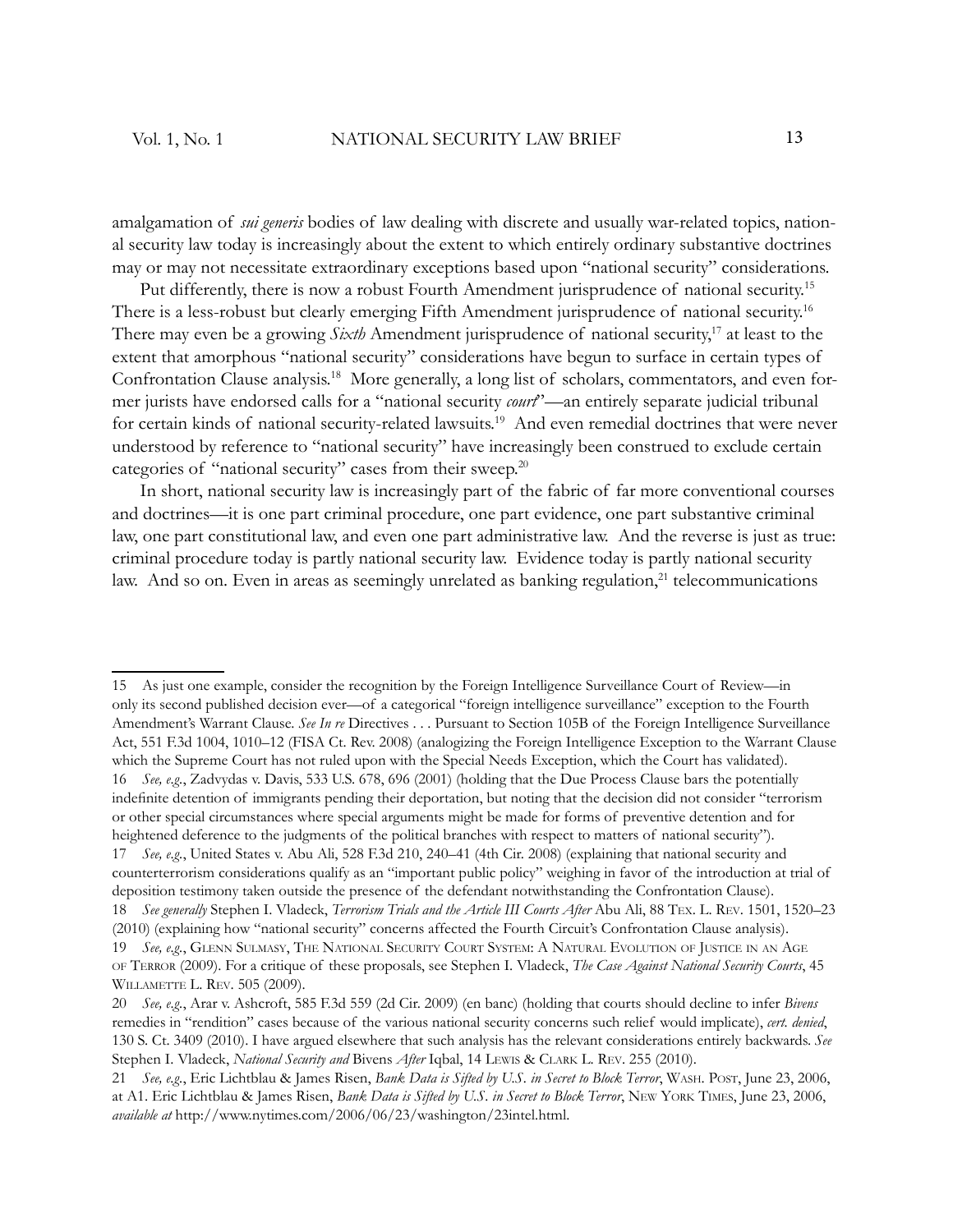law,<sup>22</sup> and the First Amendment,<sup>23</sup> just to name a few, one need not look particularly hard these days to find pressing questions that stem at least in part from claims that the current national security climate somehow alters—or provides a justification for departure from—the preexisting norm.<sup>24</sup> For a field that had virtually no full-time tenure-track teachers at the beginning of the last decade, national security law has not just become ubiquitous in U.S. law schools, but national security scholars have, oddly enough, become quasi-generalists in order to understand the broader legal doctrines and bodies of jurisprudence into which their field has increasingly expanded.

From the perspective of academic employment opportunities, this shift is almost certainly welcome. But I fear that, at the theoretical level, one could just as easily paint these developments as a strange but sure example of the "normalization of emergency," or what Harold Lasswell famously described as the "Garrison State"<sup>25</sup>—the idea that the more we specifically think about and provide for how the law should accommodate exceptional cases, the more the exceptions will normalize into the rule. And therein lies the rub: the questions for the courts in all of these cases become whether the national security concerns justify creating a separate body of doctrine—new rules for new cases—or whether extant doctrine can adequately account for the government's arguably unique (and undeniably compelling) interests in preventing future acts of terrorism. Thus, to accept the project of "national security law" in its entirety is to accept, at a fairly fundamental level, the notion that there *should* be special rules in these special cases—it is to have a clear position as to a fairly fundamental intellectual question at the heart of our field. Otherwise, there would be no need to teach, discuss, or write about these cases separately from the coverage they would receive as part of ordinary doctrine in more traditional coursework.<sup>26</sup>

To illustrate the point, consider the so-called "special needs" doctrine in Fourth Amendment jurisprudence, which traces its origins to a series of decisions in the 1980s. The doctrine exists to allow certain mass, warrantless, suspicionless searches when "the 'special need' that was advanced as a justification for the absence of a warrant or individualized suspicion was one divorced from the State's general interest in law enforcement."<sup>27</sup> So long as the state is not really trying to evade the warrant requirement in the ordinary context of law enforcement, "special needs" may provide justification for searches that the Fourth Amendment might otherwise prohibit.

Thus, the Supreme Court under the special needs doctrine has approved random drug testing of

<sup>22</sup> *See, e.g.*, Hepting v. AT&T Corp., 439 F. Supp. 2d 974 (N.D. Cal. 2006) (describing a case brought by AT & T customers alleging the company was collaborating with the National Security Agency in performing illegal, warrantless surveillance of domestic and foreign communications).

<sup>23</sup> In a pair of high-profile cases in 2002, the Third and Sixth Circuits split on whether the "Creppy Memo," which ordered the categorical closure to the public of any deportation proceeding deemed to be of "special interest," violated the First Amendment. *Compare* N. Jersey Media Group, Inc. v. Ashcroft, 308 F.3d 198 (3d Cir. 2002), *with* Detroit Free Press v. Ashcroft, 303 F.3d 681 (6th Cir. 2002).

<sup>24</sup> *See, e.g.*, John T. Parry, *Terrorism and the New Criminal Process*, 15 WM. & MARY BILL RTS. J. 765 (2007).

<sup>25</sup> Harold D. Lasswell, *The Garrison State*, 46 AM. J. SOC. 455, 455 (1941).

<sup>26</sup> For more on this point, see Stephen I. Vladeck, *Foreword: National Security's Distortion Effects*, 32 W. NEW ENG. L. REV. 285 (2010).

<sup>27</sup> Ferguson v. City of Charleston, 532 U.S. 67, 79 (2001).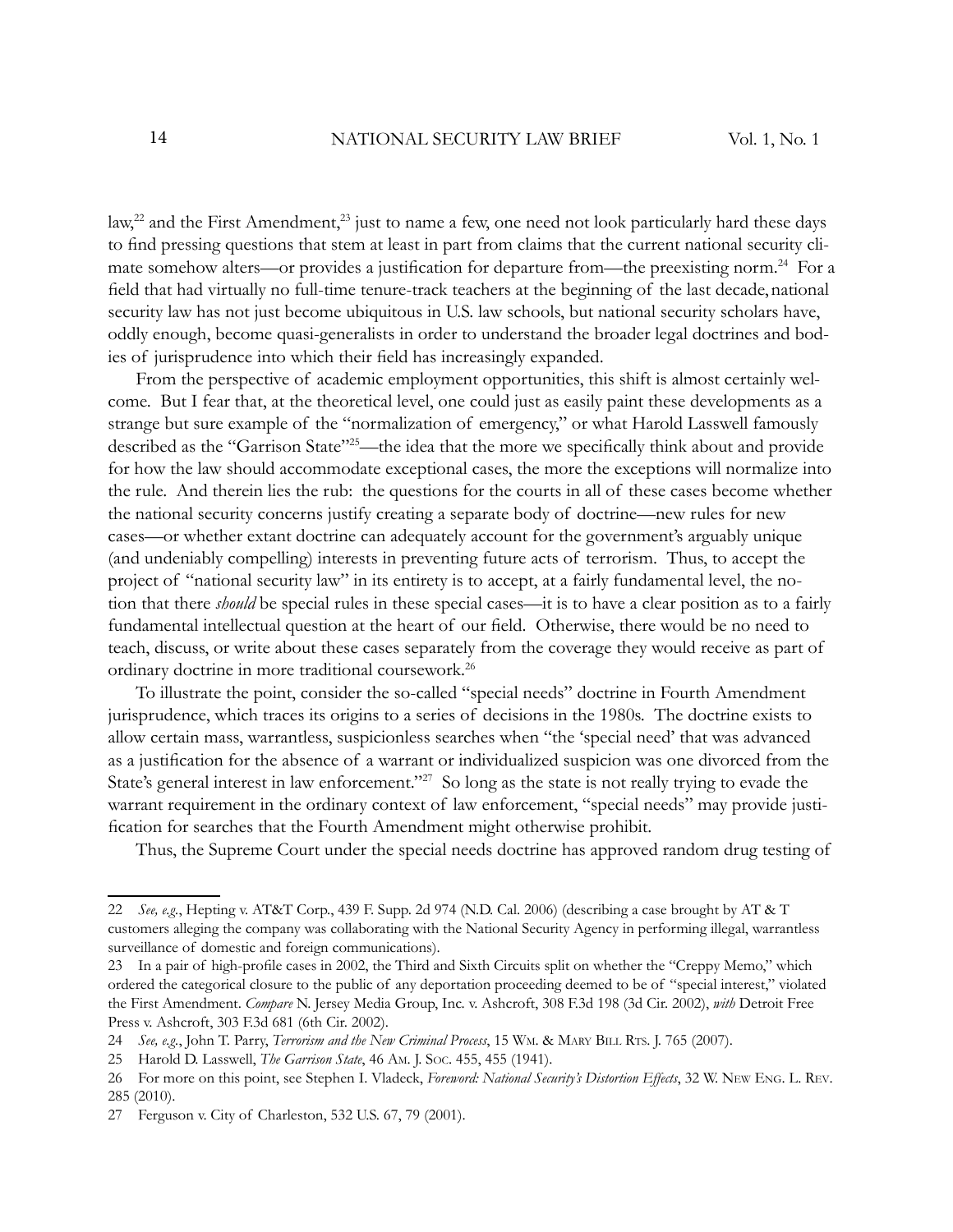student athletes,<sup>28</sup> drug tests for certain U.S. Customs Service employees,<sup>29</sup> drug and alcohol tests for railway employees involved in accidents or other safety violations,<sup>30</sup> checkpoints for witnesses to a recent hit-and-run accident,<sup>31</sup> and highway sobriety checkpoints,<sup>32</sup> among others. The Court has also emphasized the need carefully to cabin the special needs "exception," striking down drug interdiction checkpoints in Indianapolis<sup>33</sup> and urine tests for obstetrics patients in South Carolina<sup>34</sup> based on the conclusion that the checkpoints were primarily meant to serve a traditional law-enforcement purpose.

And yet, when New York City instituted a program for mass, suspicionless searches of passengers entering its subway system after the 2005 attack on the London Underground, the program was upheld by both the district court and the Second Circuit pursuant to the special needs doctrine.<sup>35</sup> As Judge Straub explained for the Court of Appeals, "preventing a terrorist attack on the subway is a 'special' need within the meaning of the doctrine,"<sup>36</sup> since.

As a legal matter, courts traditionally have considered special the government's need to "prevent" and "discover . . . latent or hidden" hazards, in order to ensure the safety of mass transportation mediums, such as trains, airplanes, and highways. We have no doubt that concealed explosives are a hidden hazard, that the Program's purpose is prophylactic, and that the nation's busiest subway system implicates the public's safety. Accordingly, preventing a terrorist from bombing the subways constitutes a special need that is distinct from ordinary post hoc criminal investigation.<sup>37</sup>

The merits of the Second Circuit's holding aside, it seems fairly clear that random, suspicionless searches on mass public transportation systems are a fairly significant step past the carefully circumscribed circumstances in which the Supreme Court had previously applied the "special needs" doctrine. At the very least, the fact that preventing transnational terrorism *includes* a heavy lawenforcement and criminal law-based emphasis poses a tension between the normative persuasiveness of the claim that preventing terrorism is "special," and the doctrinal coherence of relying on unrelated prior precedents to justify the searches.<sup>38</sup>

38 The same can be said about the debate over whether FISA warrants can be used to obtain evidence for use in ordinary criminal prosecutions. Before the USA PATRIOT Act of 2001, courts had conditioned the validity of FISA warrants on the government's assertion that the "primary purpose" of the surveillance was to gather foreign intelligence. The USA PATRIOT Act relaxed that requirement to "significant purpose," and in the process greatly increased the likelihood that evidence obtained through FISA would make its way into run-of-the-mill criminal cases. *Compare, e.g.*, *In re*  Sealed Case, 310 F.3d 717, 746 (FISA Ct. Rev. 2002) (upholding this provision in the USA PATRIOT Act), *with* Mayfield v. United States, 504 F. Supp. 2d 1023, 1042–43 (D. Or. 2007) (holding that the "significant purpose" standard violates the Fourth Amendment).

<sup>28</sup> *See* Vernonia School Dist. 47J v. Acton, 515 U.S. 646, 664 (1995).

<sup>29</sup> *See* Nat'l Treasury Employees Union v. Von Raab, 489 U.S. 656, 677 (1989).

<sup>30</sup> *See* Skinner v. Ry. Labor Executives' Ass'n, 489 U.S. 602, 633 (1989).

<sup>31</sup> *See* Illinois v. Lidster, 540 U.S. 419, 427–28 (2004).

<sup>32</sup> *See* Mich. Dep't of State Police v. Sitz, 496 U.S. 444, 456 (1990).

<sup>33</sup> *See* City of Indianapolis v. Edmond, 531 U.S. 32, 47–48 (2000). [Same as n.27.]

<sup>34</sup> *See* Ferguson v. City of Charleston, 532 U.S. 67, 79 (2001). [Same as n.27.]

<sup>35</sup> MacWade v. Kelly, 460 F.3d 260, 275 (2d Cir. 2006).

<sup>36</sup> *Id*. at 263.

<sup>37</sup> *Id*. at 270–71.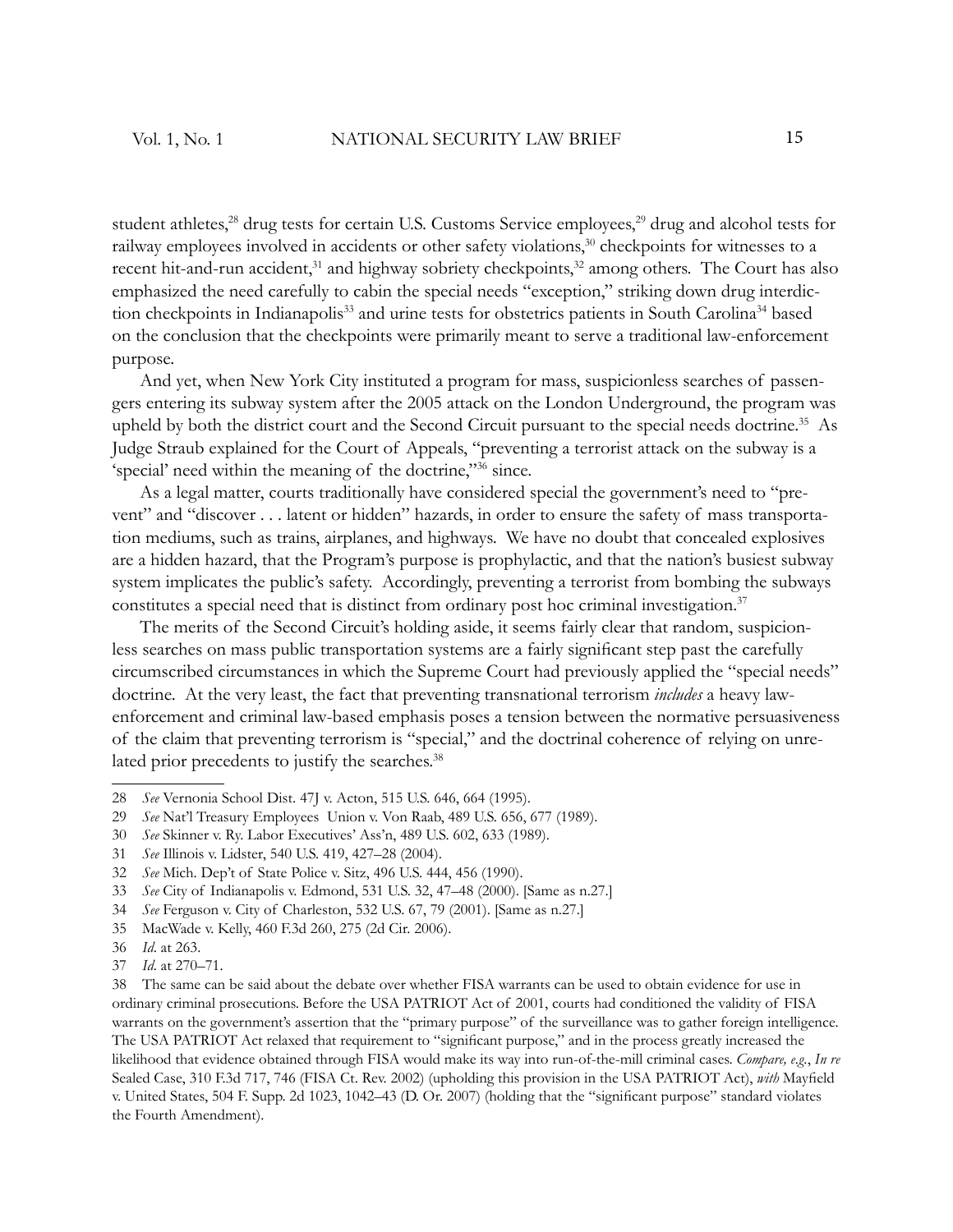To similar effect is a recent development in Confrontation Clause jurisprudence: In an unprecedented situation, federal prosecutors arranged to depose Saudi intelligence officials via live two-way video link in order to corroborate inculpatory statements made by Ahmed Omar Abu Ali, a U.S. citizen suspected of involvement in various terrorist plots, while in Saudi custody.<sup>39</sup>

Although the Sixth Amendment's Confrontation Clause generally requires that the defendant be present in such circumstances, the Supreme Court had previously recognized an exception for cases in which the testimony in the defendant's absence is "necessary to further an important public policy," and "the reliability of the testimony is otherwise assured."<sup>40</sup> As to the first part of the test set out in *Maryland* v. *Craig*, the Fourth Circuit concluded in *Abu Ali* that the specific interest in preventing terrorism was a sufficiently important public policy. As the Court of Appeals explained, "[t]he prosecution of those bent on inflicting mass civilian casualties or assassinating high public officials is . . . just the kind of important public interest contemplated by the *Craig* decision."<sup>41</sup> Moreover, "[i]f the government is flatly prohibited from deposing foreign officials anywhere but in the United States, this would jeopardize the government's ability to prosecute terrorists using the domestic criminal justice system."<sup>42</sup>

Thus, because "requiring face-to-face confrontation here would have precluded the government from relying on the Saudi officers' important testimony,"<sup>43</sup> the court sustained the district court's accommodation. And in the process, the court distinguished a seemingly contraindicated decision by the en banc Eleventh Circuit,<sup>44</sup> focusing on the absence of national security considerations in that case: "Whatever the merits of the holding in *Yates*, the defendants there were charged with mail fraud, conspiracy to commit money laundering, and drug-related offenses, crimes different in both kind and degree from those implicating the national security interests here."<sup>45</sup> In other words, national security concerns provided a compelling example of an "important public policy" in a context where analogous concerns about prevention and punishment had previously proved inadequate.

The point of these examples is not to criticize either court's invocation of national security concerns, or to disagree with their handling of the merits—a point on which I suspect reasonable people can agree to disagree. Rather, these cases exemplify the distortion effect that national security considerations are having, and will continue to have, on otherwise well-established and settled bodies of doctrine—be it the special needs doctrine in the context of the Fourth Amendment, or the *Craig* rule in the context of the Confrontation Clause. Nor is this effect limited to the cases noted above; one need not look far to find allusions to the unique challenges posed by the threat of transnational

<sup>39</sup> *See* Vladeck, *supra* note 17 (discussing the case in thorough detail).

<sup>40</sup> Maryland v. Craig, 497 U.S. 836, 850 (1990).

<sup>41</sup> United States v. Abu Ali, 528 F.3d 210, 241 (4th Cir. 2008).

<sup>42</sup> *Id*.

<sup>43</sup> *Id*.

<sup>44</sup> *See* United States v. Yates, 438 F.3d 1307 (11th Cir. 2006) (en banc) (holding that a live, two-way video conference testimony on a television monitor violated defendants' Sixth Amendment confrontation clause rights).

<sup>45</sup> *Abu Ali*, 528 F.3d at 242-43 n.12 (citation omitted).